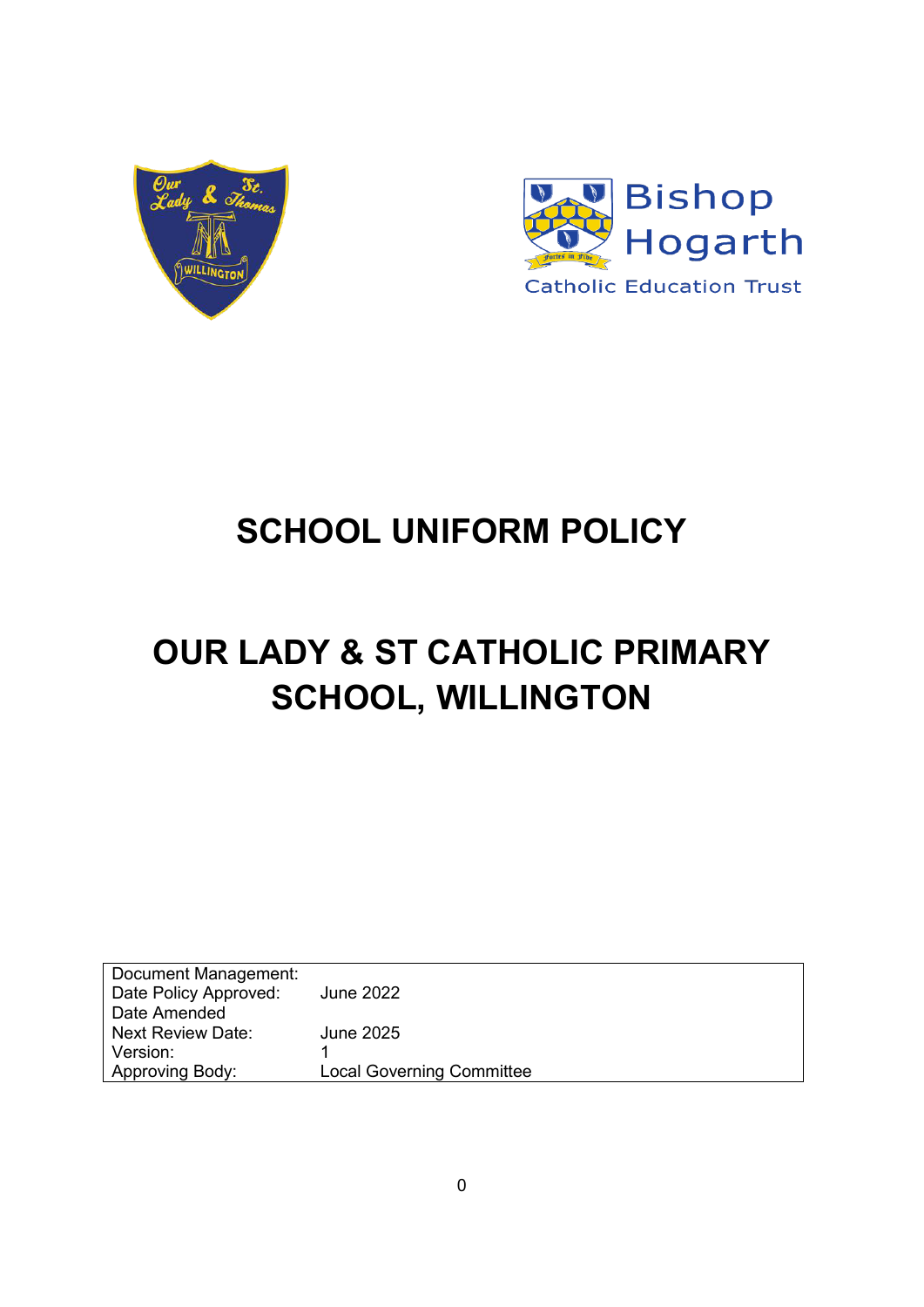### **Contents:**

Statement of intent

- 1. Legal framework
- 2. Roles and responsibilities
- 3. Cost principles
- 4. Equality principles
- 5. Complaints and challenges
- 6. School uniform supplier
- 7. Uniform assistance
- 8. School uniform
- 9. Adverse weather
- 10. Labelling
- 11. Monitoring and review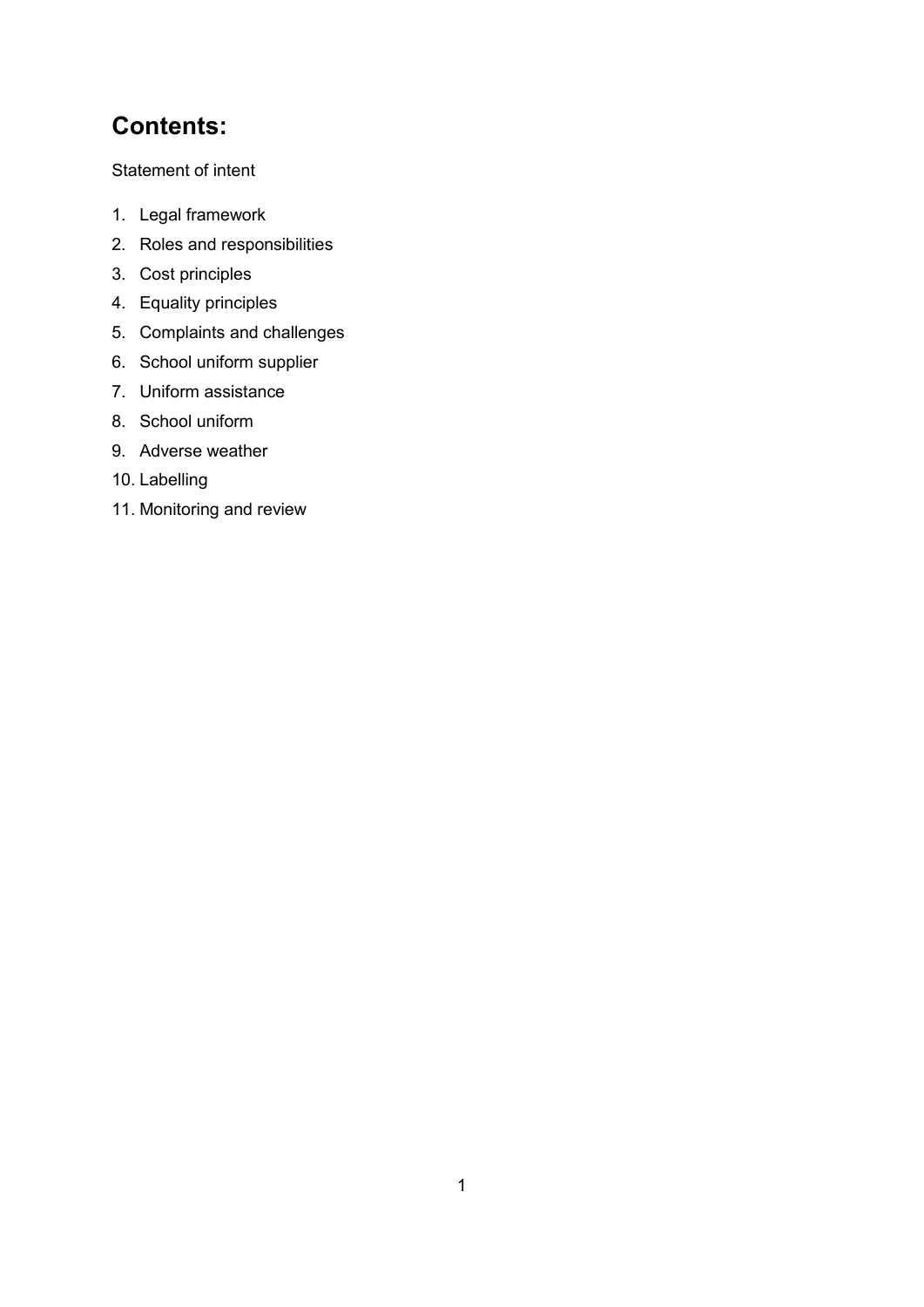### **Statement of intent**

#### **Our Lady & St Thomas Catholic Primary School, Willington**

believes that a consistent school uniform policy is vital to promote the ethos of the school and provide a sense of belonging and identity for all pupils, regardless of their protected characteristics or socio-economic circumstances.

This policy lays out the measures the school has taken to ensure a consistent, fair and inclusive uniform policy, and to implement a uniform that reflects the needs of all pupils, and is affordable and the best value for money for the school and pupils' families.

We believe that pupils learn most effectively and achieve their best outcomes when they are comfortable, able to be themselves, and dressed in such a way that sets an appropriate tone for education.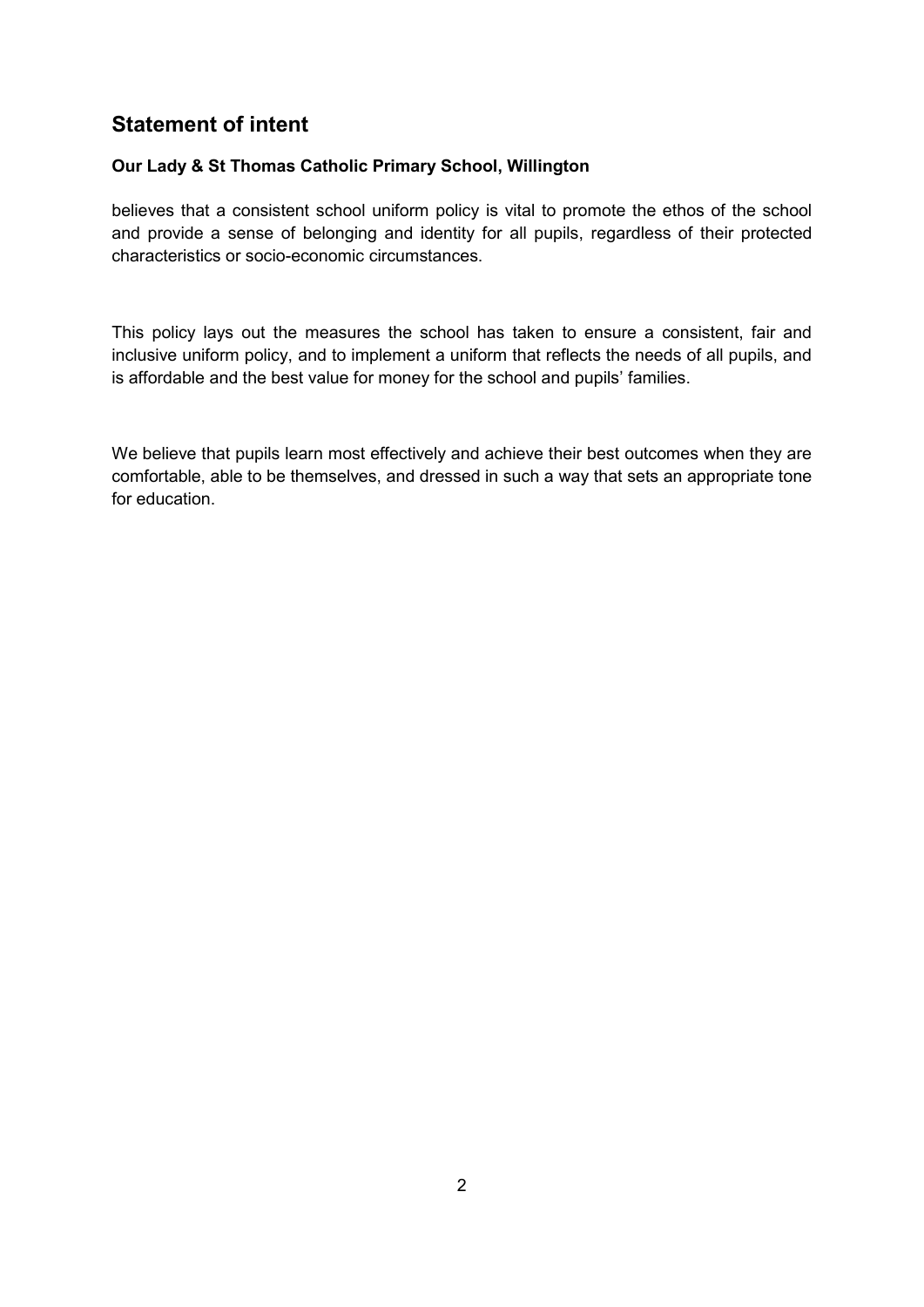#### **1. Legal framework**

This policy has due regard to all relevant legislation including, but not limited to, the following:

- Education and Inspections Act 2006
- Education Act 2011
- Human Rights Act 1998
- Equality Act 2010
- The UK General Data Protection Regulation (UK GDPR)
- Data Protection Act 2018

This policy has due regard to all relevant guidance including, but not limited to, the following:

- DfE (2021) 'Cost of school uniforms'
- DfE (2021) 'School Admissions Code'
- DfE (2021) 'School uniforms'

This policy operates in conjunction with the following school policies:

- Complaints Procedures Policy
- Behaviour Policy

#### **2. Roles and responsibilities**

The Local Governing Committee is responsible for:

- Establishing, in consultation with the head teacher and school community a school uniform that accurately reflects the school's vision and values.
- Ensuring that the school's uniform is accessible and inclusive, and does not disadvantage any pupil by virtue of their protected characteristics or socio-economic status.
- Ensuring that the school's uniform is accessible and affordable.
- Demonstrating how best value for money has been achieved in the uniform policy.
- Ensuring compliance with the DfE's '[Cost of school uniforms](https://www.gov.uk/government/publications/cost-of-school-uniforms/cost-of-school-uniforms)' guidance.

The head teacher is responsible for:

- Enforcing the school's uniform on a day-to-day basis.
- Ensuring that teachers understand this policy and what to do if a pupil is in breach of the policy.
- Listening to the opinions and wishes of the school community in regard to the school's uniform and making appropriate recommendations to the governing board.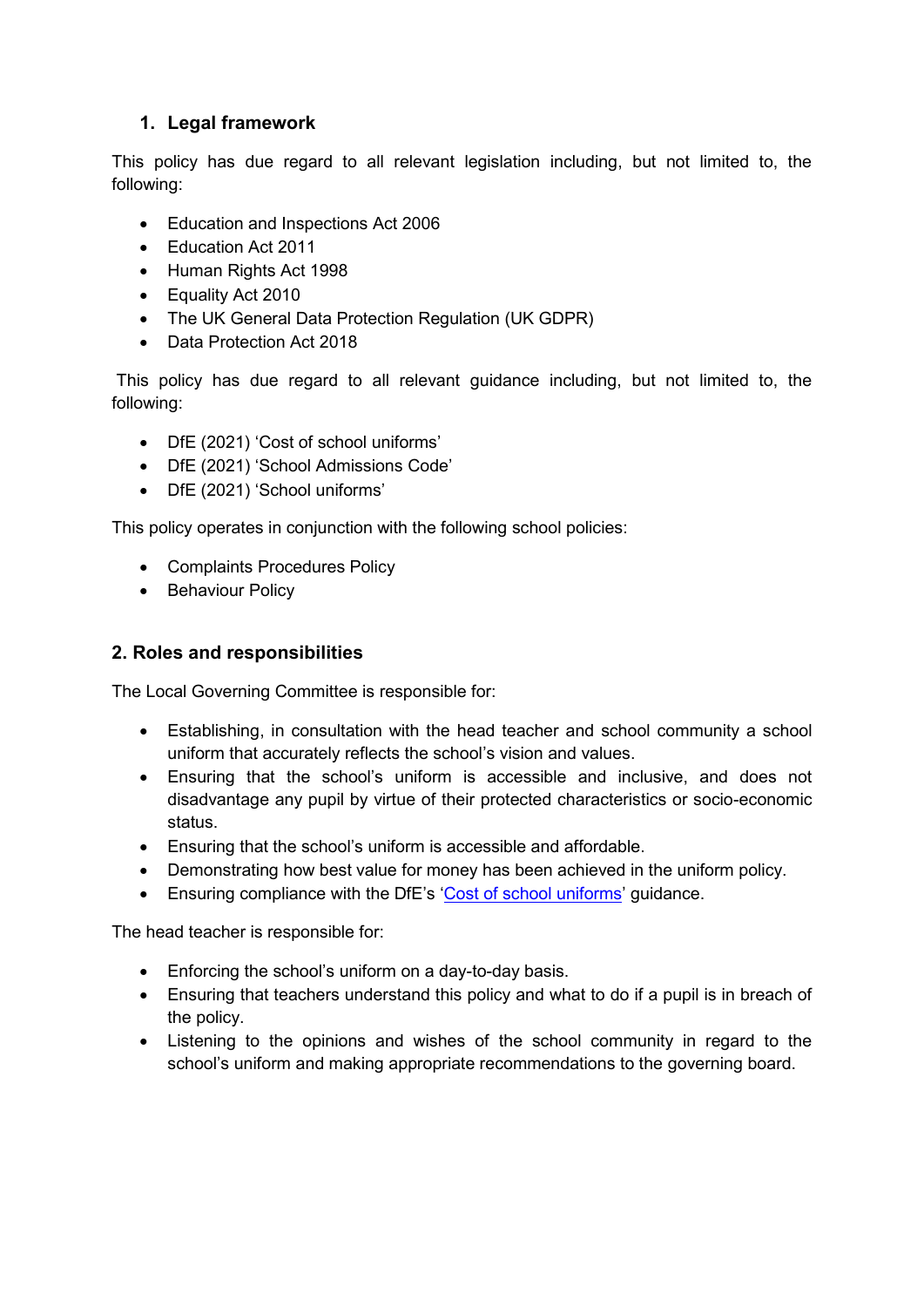Staff members are responsible for:

- Ensuring that pupils dress in accordance with this policy at all times.
- Disciplining pupils who are in breach of this policy.
- Ensuring that pupils understand why having a consistent and practical school uniform is important, e.g. school identity.

Parents are responsible for:

- Providing their children with the correct school uniform as detailed in this policy.
- Informing the head teacher if their child requires a more relaxed uniform policy for a period of time, including why.
- Ensuring that their child's uniform is clean and presentable.

Pupils are responsible for:

Wearing the correct uniform at all times, unless an exemption has been granted.

#### **3. Cost principles**

The school is committed to ensuring that its school uniform is affordable and accessible to all pupils, and does not place an unreasonable financial burden on parents.

In accordance with the 'School Admissions Code', the head teacher will ensure that the school's uniform policy does not discourage parents from applying for a place for their child.

The school will assess the overall cost implications of its uniform policy regularly, including prior to making any changes to the school uniform.

The school will evaluate the cost of its uniform based on the overall collection of uniform items that parents would need to purchase for a pupil, rather than on the cost effectiveness of individual items; this will include consideration of the fact that parents will need to purchase multiples of certain items, e.g. shirts and socks, to ensure their child can come to school in clean uniform every day.

The school keeps variations in school uniform for different groups of pupils, e.g. year groupspecific items or house colours, to a minimum where possible to ensure that pupils can get the most wear out of their uniform possible and that parents can pass some items down to younger siblings.

The school keeps branded uniform items to a minimal level that is reasonable for all members of the school community. The school defines a branded uniform item as any item of clothing that cannot be purchased at a range of retailers, including by virtue of logos, colours, design and fabrics. Where the school decides to require an item of branded clothing, it will conduct an assessment to ensure prices are kept as low as possible, e.g. by offering sew- or iron-on logo badges for jumpers that can be bought at retailers instead of requiring special branded jumpers.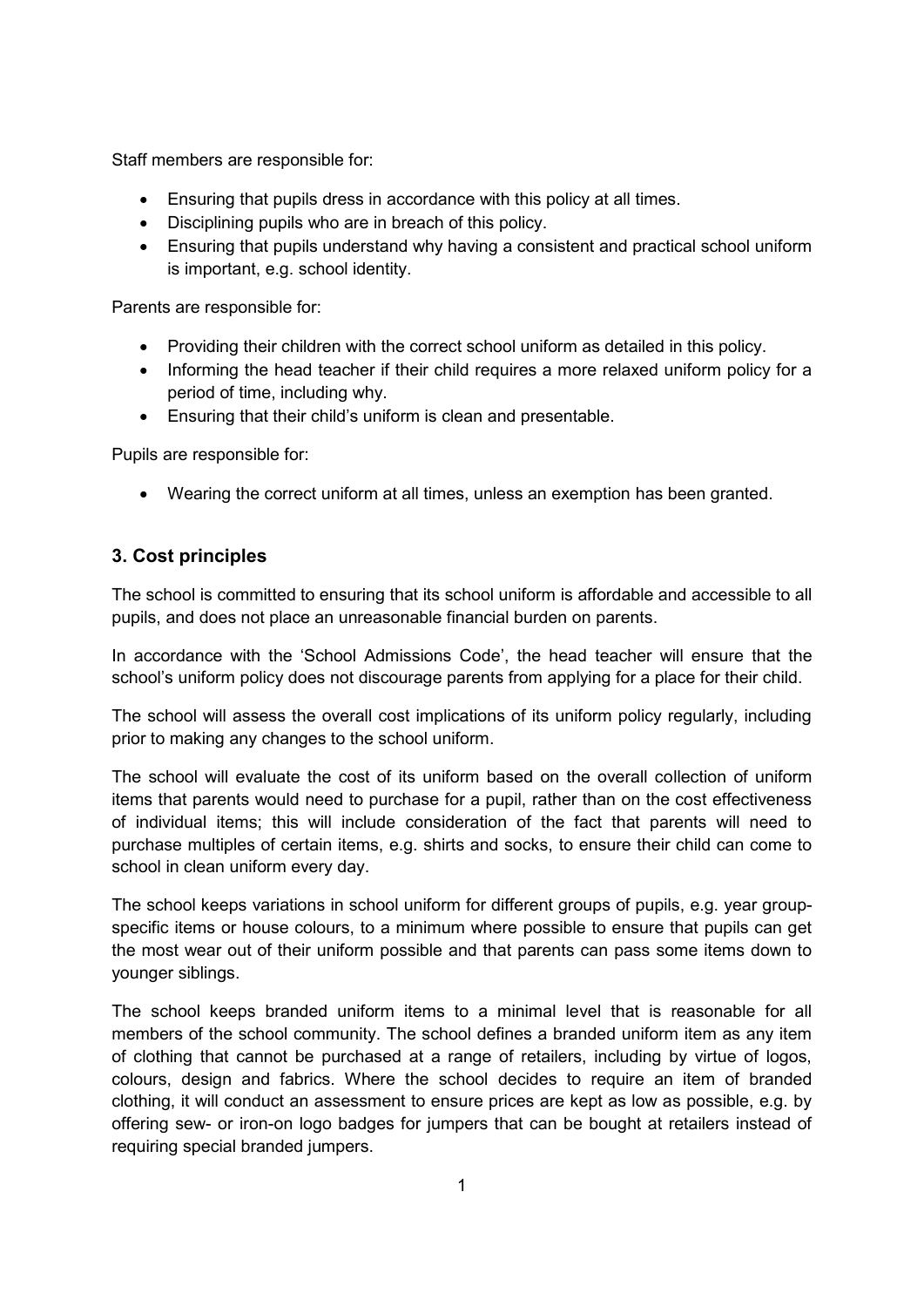The school works with multiple suppliers to obtain the best value for money possible. Any savings negotiated are passed to parents where possible and does not enter into exclusive single supplier contracts or cash-back arrangements. More information on supplier processes can be found in the 'School uniform supplier' section of this policy.

The school will not amend uniform requirements regularly and will take the views of parents and pupils into account when considering any changes to school uniforms.

#### **4. Equality principles**

The school takes its legal obligation to avoid discriminating against any protected characteristic unlawfully seriously, and aims to ensure that the uniform policy is as inclusive as possible.

The school will work to ensure that school uniform's cost does not disproportionately affect any pupils by ensuring that uniforms for all genders are as equal in price as possible and by adhering to the cost principles detailed in **Section 3**.

The school implements a gender-neutral uniform, meaning that pupils are not required to wear specific items based on their gender, and may wear any of the uniform items listed in the 'School uniform' section of this policy regardless of the legal sex recorded on the school's records.

The school ensures that pupils who are required to follow certain dress requirements, e.g. by virtue of their membership of a particular religious or cultural group, are afforded flexibility to allow them to wear a uniform that adheres to their requirements as far as possible. The school endeavours to meet all requests for amendments to the uniform for these purposes; however, will ensure that the needs and rights of individual pupils are weighed against any health and safety concerns for the entire school community.

Parents' concerns and requests regarding religious clothing are dealt with on a case-by-case basis by the head teacher.

The school ensures that the needs of pupils with SEND and/or sensory difficulties are considered in the uniform policy, e.g. ensuring soft, stretchy fabrics and avoiding intricate buttons or hard seams; however, where the needs of these pupils cannot be met in the standard uniform policy, individual adaptations to the uniform will be considered and maybe permitted where possible.

#### **5. Complaints and challenges**

The school endeavours to resolve all uniform complaints informally, in accordance with the Trust's Complaints Policy.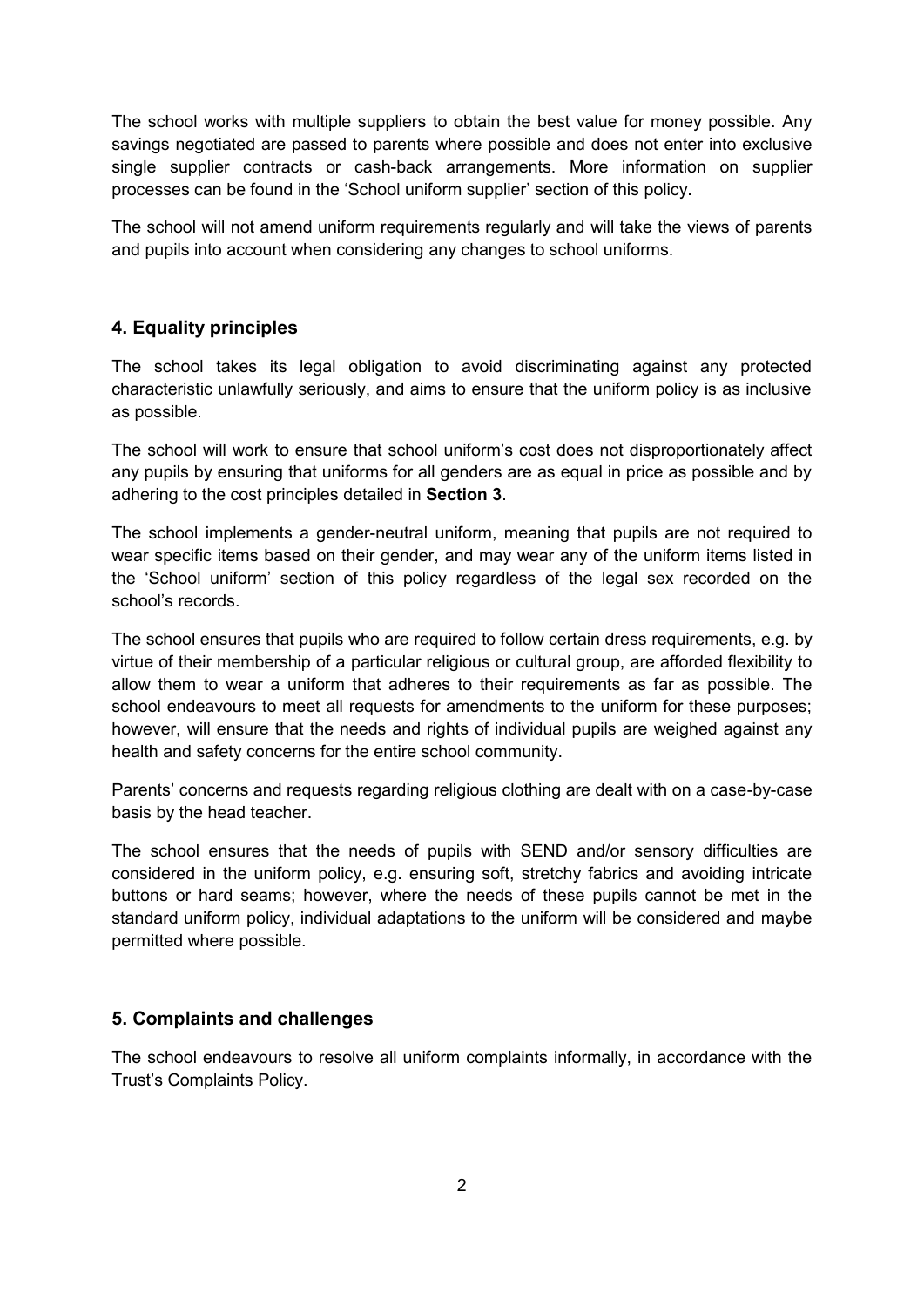#### **6. School uniform supplier**

#### **Our current school uniform supplier is a local supplier -Tots to Teams**

Unit 10b, Airport Industrial Estate, Kingston Park, Newcastle upon Tyne. NE3 2EF Tel: phone number - 0191 2715454

Email: [orders@totstoteams.com](mailto:orders@totstoteams.com) 

Our current supplier does not enter into written contracts with schools, therefore there is no tie in period and schools can therefore leave at any time.

The Local Governing Committee will ensure if needed in the future that a written contract is in place with the supplier for branded items. The school will re-tender the uniform contract every 3 years whether changes to the uniform are made or not, in line with the Trust's Finance Policy. The Head teacher will work to ensure that the items are procured as cheaply as possible without compromising on the quality, e.g. by requesting standard-style items from the supplier rather than more intricate and unique designs.

The school does not sign contracts with suppliers before requesting visualisations of proposed uniform, as well as fabric samples.

#### **7. Uniform assistance**

The school supports vulnerable families in helping with the cost of uniforms should parents struggle to purchase this. This support is offered to families in need or families with multiple children.

Black school shoes are not a requirement. Children are permitted to wear outdoor shoes.

Termly opportunities to re-cycle uniform. The school holds second-hand school uniforms for parents to access. Parents are invited to donate good quality second hand uniform when they no longer need it. Parents wishing to donate should contact the office in the first instance.

Alternatively, parents can access the local Charity shop – Charity Shop 4 U which also holds items of second hand uniform.

We monitor children's appearance in school and if it is felt necessary contact the parent to donate second hand uniform. We also buy PE Kits and give to families in need.

#### **8. School uniform**

**School colours -**Our school colours are as follows:

- Royal Blue Jumper / Cardigan
- Sky Blue or white polo shirts
- Grey / Back trousers or skirts
- PE kit Sky blue t-shirt and striped navy shorts.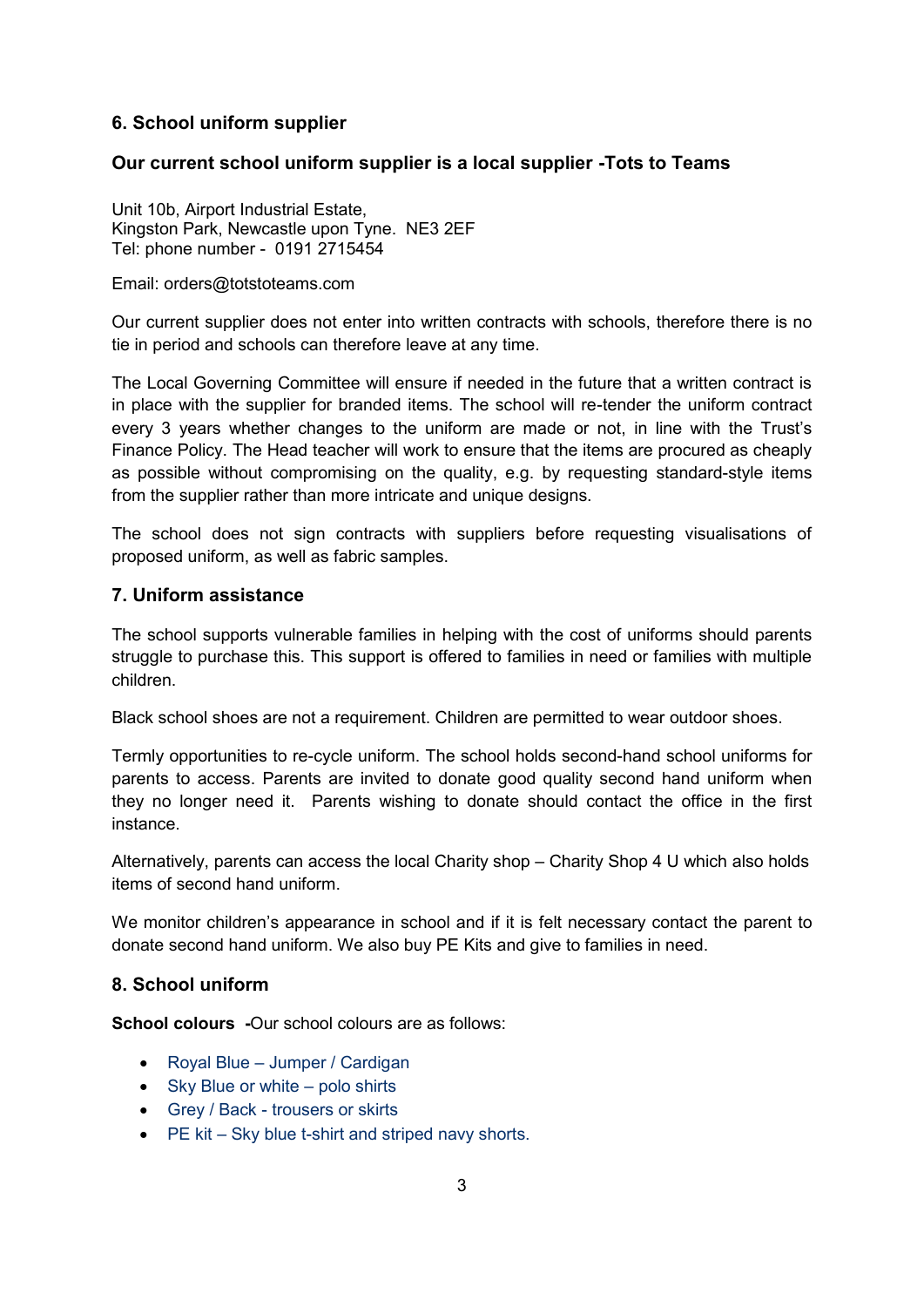#### Royal/Navy blue hoodie and jogging trousers

#### **Clothing**

Families are able to buy generic items of uniform easily and at minimal cost from local supermarkets. If they wish to purchase branded items, they are able to do so directly with our supplier online. This is free delivery to school or a small fee applies if delivered directly to families. The school uniform is as follows:

| <b>Item</b>                                           | <b>Optional</b><br>or<br>required | <b>Branding</b>                    | How to acquire                                                                                                                                                                         | <b>Cost per</b><br>item from<br>school<br>supplier |  |
|-------------------------------------------------------|-----------------------------------|------------------------------------|----------------------------------------------------------------------------------------------------------------------------------------------------------------------------------------|----------------------------------------------------|--|
| <b>Regular school uniform</b>                         |                                   |                                    |                                                                                                                                                                                        |                                                    |  |
| <b>Royal Blue</b><br>sweatshirt<br>(crew) or cardigan | <b>Required</b>                   | School logo on<br>right-hand side) | <b>Branded sweatshirt and</b><br>cardigan available from school<br>supplier and second hand from<br>school office. Sweatshirt or<br>cardigans can be bought from<br>regular retailers. | $£9 - £13$<br>(Size<br>dependent)                  |  |
| <b>Sky Blue or White</b><br>polo shirt                | <b>Required</b>                   | No branding                        | Available from school supplier,<br>second hand from school<br>office and available from<br>regular retailers.                                                                          | £8-£10<br>(Size<br>dependent)                      |  |
| Royal Blue school<br>coat                             | Optional                          | School logo on<br>right-hand side  | Available from school supplier<br>and second hand from school<br>office.                                                                                                               | £21.00                                             |  |
| Grey or black<br>trousers or grey<br>skirt            | <b>Required</b>                   | No branding                        | <b>Available from Regular</b><br>retailers                                                                                                                                             | N/A                                                |  |
| Sensible, plain<br>black shoes                        | Optional                          | No branding                        | Available from regular<br>retailers.                                                                                                                                                   | N/A                                                |  |
| <b>PE kit</b>                                         |                                   |                                    |                                                                                                                                                                                        |                                                    |  |
| <b>Sky Blue t-shirt</b>                               | <b>Required</b>                   | School logo on<br>right-hand side  | Available from school supplier.                                                                                                                                                        | £5.00                                              |  |
| Striped blue<br>shorts                                | <b>Required</b>                   | School logo on<br>right-hand side  | Available from school supplier.                                                                                                                                                        | £4.20 - 5.00                                       |  |
| <b>Royal Blue</b><br>Hoodie                           | Optional                          | School logo on<br>right-hand side  | Available from school supplier.                                                                                                                                                        | £12.25                                             |  |
| Royal/ Dark Blue<br><b>Jogging Bottoms</b>            | Optional                          | No branding                        | Available from school supplier.                                                                                                                                                        | £10                                                |  |
| <b>Accessories</b>                                    |                                   |                                    |                                                                                                                                                                                        |                                                    |  |
| <b>School Satchel</b><br>style bag                    | Optional                          | School logo                        | Available from school supplier.                                                                                                                                                        | <b>From £7.00</b>                                  |  |

**The price of items can vary dependent upon size.**